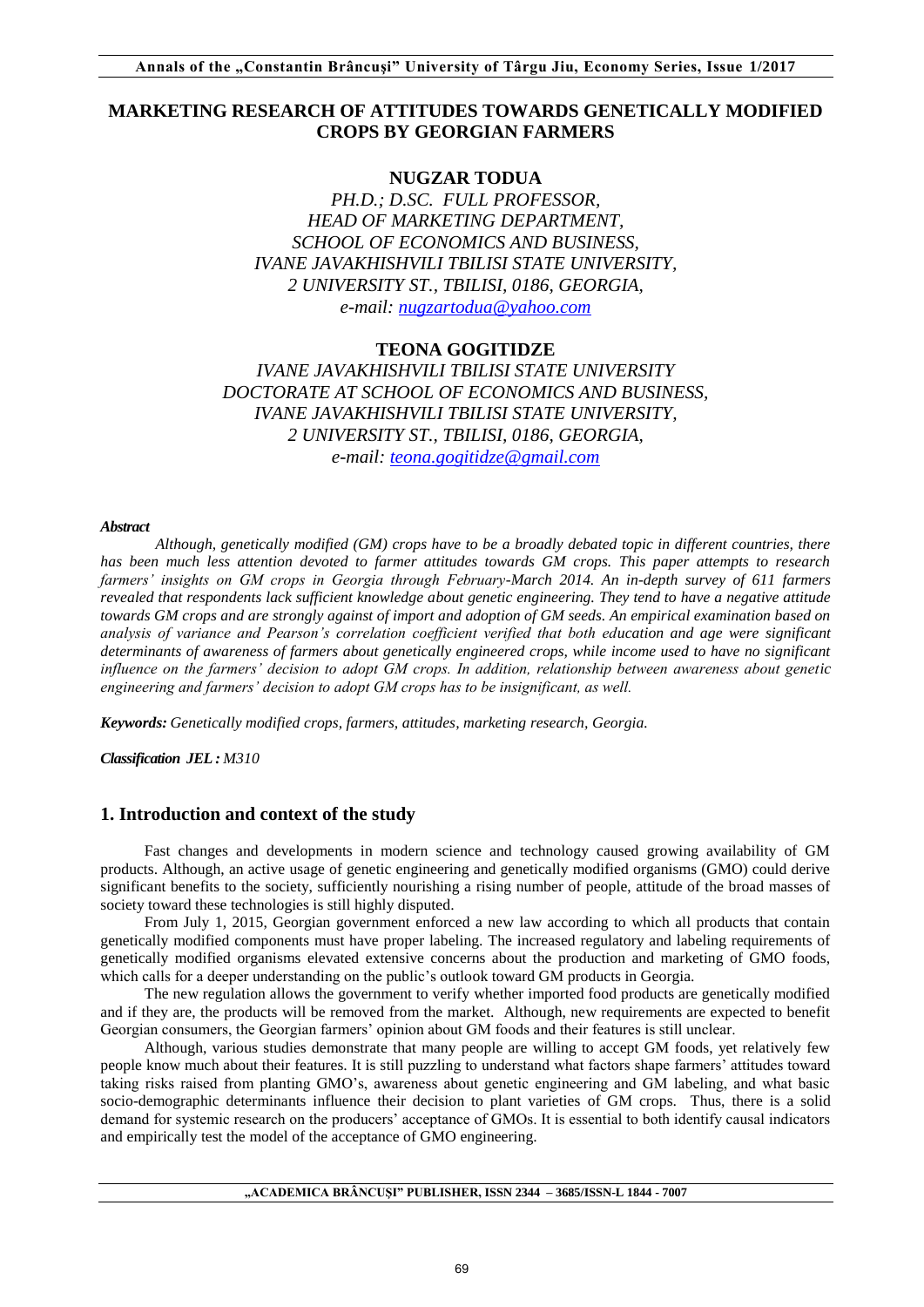The objective of the research is two-fold: first to study the significance of various socio-demographic factors that may influence farmers' attitudes and production intentions of genetically modified crops; second, grounding on empirical findings, formulate recommendations to come up with relevant GM goods regulations to better match the needs of Georgian farmers.

The paper is organised as follows. Section 2 discusses related literature. Section 3 outlines main empirical strategy and estimation method. Section 4 reports and discusses the econometric results and main findings. Finally, Section 5 summarises and concludes.

# **2. Literature Review**

Findings of academic literature on producer attitudes towards GM goods in various countries are mixed. Despite the fact that GM crops represent one of the most broadly practiced agricultural technology, the agriculture of GM products is still highly unacceptable for a wide range of countries. Even in the largest GMO producer countries opinions with regards to GMOs are conflictual and contentious.

Majority of researches conducted in the United States - the largest grower of GMOs in the world demonstrate a high level of tolerance of American farmers towards GMOs. However, it should be emphasized that most of the studies are quantitative in nature and are conducted as closed questionnaires; furthermore, they fail to address the differences between small and large-scale producers [1].

Farmers living in US stress on following benefits gained by adopting GM varieties: lower production costs [2] – [3]; less chemicals needed for plant protection, resulting in reduced pesticide input costs and increased yields [4] simple and efficient weed management system  $[5] - [6] - [7]$ ; and growth in productivity in some cases, such as with herbicide-tolerant (Ht) corn and Ht soy [4] - [6].

Study by Carpenter and Gianessi revealed that farmers adopted herbicide-tolerant (HT) soybeans during 1990s as it provided simple and flexible weed management systems [5]. In a later study, Fernandez-Cornejo and McBride found that adoption of HT soybeans reduced chemical input costs and raised yields as a consequence of better pest control [4]. Fernandez-Cornejo and McBride also discovered that adoption of HT maize had a positive effect on net returns of the farm, while the adoption of Bt maize had an adverse influence. Furthermore, the two authors were not able to find any significant relationship between the adoption of HT soybeans and farm net returns. Consequently, the results suggest that such factors as easier management system and time savings could be the reasons for adoption of GM varieties by some farmers.

Darr & Chern concluded that reduced pesticide costs and reduced total production costs was the main determinant for adoption of GM soybeans by Ohio grain farmers [8]. Main benefits of Bt maize were reduced pesticide expenses, lower pesticide use, higher yields, and better insect control mechanism. Disadvantages related to Bt corn were: difficulty to market the crop and additional costs for acquisition of Monsanto's seed.

According to Pilcher et al around one-half of Illinois Bt maize producers believed that Bt corn had higher yields compared to non-Bt hybrids [6]. As with regards to economic returns, more than half of the Illinois Bt maize farmers believed in higher returns with Bt corn. Merrill, Goldberger, and Foltz state that a majority of Wisconsin producers received higher yields, higher costs, and higher profits with Bt maize, and reduced costs with HT maize compared to conventional corn species [7].

Fernandez-Cornejo, Margriet Caswell [9], concentrating on nation-wide adoption of HT soybeans in 1997, revealed positive correlation between the farm size and GM adoption rate. Darr and Chern [8], utilizing Tobit model to investigate adoption of GM varieties by Ohio producers, demonstrate that the relationship of income and farm size with Bt corn or GM soybean adoption is insignificant. Based on study by Alexander et al large Iowa farms tend to have higher adoption rate of GM maize and soybeans [10]. Employing logistic regression analysis to data pool gathered from South Dakota farms Van Scharrel and established positive correlation between total cropland acreage and adoption of HT soybeans [11]. Merrill et al revealed that large Wisconsin farms have a tendency to utilize more GM crops than small farms [7].

In Brazil, the second largest GMO producer country, farmers exhibit high level of expertise in genetically engineered crops, demonstrating sophisticated and empirical understanding of these products. As it appears, an issue of higher productivity is vastly debated. Almeida, Massarani and Moreira, investigating producers attitude toward productivity and profitability of GM soy, came up with mixed results [12]. Some farmers conformed rises in yields after adoption of GM varieties. In addition, Almeida, Massarani and Moreira illustrate that some farmers received higher profits at the end of the harvest, while other farmers failed to get higher profits as a result of the royalties paid to Monsanto. Van Scharrel and Van Der Sluis claim that productivity of GM soy was higher in the beginning but fall thereafter [13].

As an academic literature show, in Argentina, the third biggest producer of GMO goods, GM crops were generally viewed positively during the first years of introduction of the technology [14]. According to Argentine farmers GM crops are associated better weed control management system, a saving in pesticides expenditures, and easier and time-efficient crop management. Nevertheless, few aligned GM crops with enlarged productivity [14].

11 years after the legal authorization of GM varieties in Argentina, a research led by Massarani et al,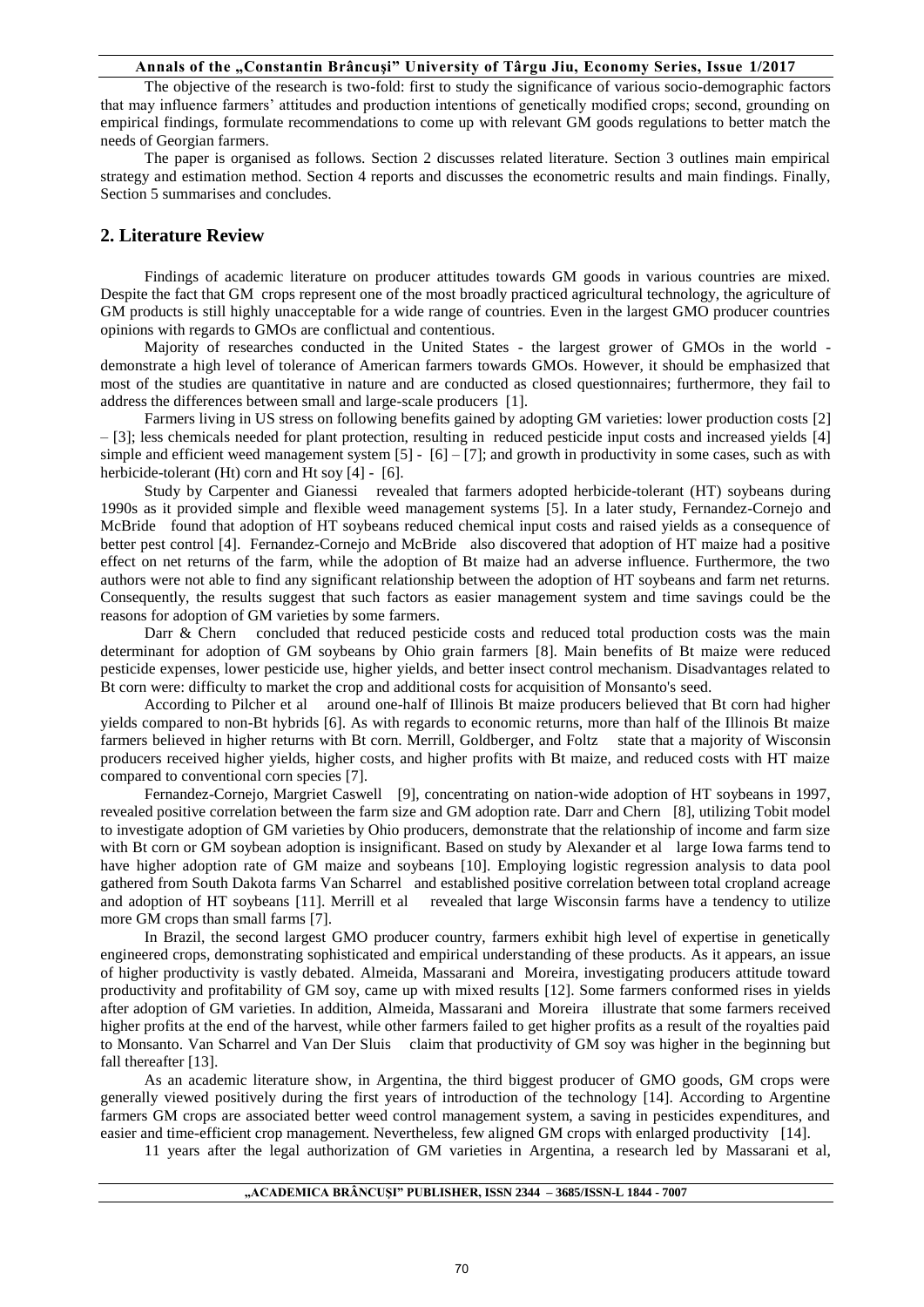demonstrated that, there was a substantial growth in social concerns resulting from significant expansion of this crop [15]. Despite the fact that GMO adoption was associated with additional economic benefits, bulk of the profits received by farmers originated from renting out their plots for commercial purposes and not from the crop itself. As a result, farmers became more dependent on other agents and lost their skills and identity as farmers Massarani et al [15].

Massarani et al applied a qualitative focus-group methodology to research small farmers' attitude toward GM crops. As the research illustrate, producers of GM crops have overall awareness about these new technologies, some of them providing proper definitions of GMOs and explaining main characteristics and types of benefits obtained. However, farmers with less involvement of GM crops mostly demonstrated low awareness, often being incapable to provide a suitable definition [15].

The GM discussion in the European Union countries has been constantly presented as being polarized into pro-GM and anti-GM. The surveys conducted by Gaskell et al in 1991, 1993, 1996, 1999 and in 2002, representing a sample of 16,500 respondents, revealed that a majority of Europeans do not support GM foods [16]. "These are judged not to be useful and to be risky for society. For GM crops, support is lukewarm, while they are judged to be moderately useful they are seen as almost as risky as GM foods" [16].

Areal et al tried to also study European Union (EU) farmers' attitudes towards adoption of genetically modified crops by applying cluster analysis [17]. The authors divided farmers into two groups; such approach allowed classification of farmers into prospective adopters or rejecters of genetically modified herbicide-tolerant (GMHT) crops. As the data revealed such economic factors as higher income and the drop of weed control costs are happened to be the most important reasons for the decision to adopt or reject GMHT crops. In addition, the study tests how implementation of various measures to ensure coexistence between GM and non-GM crops could impact farmers' attitudes towards GMHT crop adoption. Areal et al claim that the execution of a coexistence policy would have an adverse effect on farmers' attitudes on adoption and as a result may impede GMHT adoption in the EU [17].

Hall tried to identify farmer attitudes regardings genetically modified (GM) crops in Scotland using Q methodology. The study reveal three sorts of attitudes toward GM varieties: one prone to be positive towards the notion of GM and anticipating possible benefits, the second representing somehow uncertain viewpoint, cautious of the possible risks of the technology but likely to be reluctant adopters, and the third exhibiting a rather fatalistic attitude towards the issue of genetically engineered technologies. As the study revealed, farmers represent an important stakeholder group in the debate and are less profoundly pro- or anti-GM than other groups involved in the debate [18].

Han et al examined Chinas Bt cotton farmers' attitudes towards GM crops and the factors influencing these attitudes. Data was collected via interview surveys of farmer households. The authors utilized a discrete choice approach to address the hypothesis of interest. They generated two separate probit models to see the outcome of various indicators on the choices of the respondents. According to the article Bt cotton farmers tend to have a strongly positive attitude, since Bt cotton is a source of significant economic benefits [19].

Studies investigating the links between adoption of GM crops and farmer education and farmer age appeared to be inconsistent. Fernandez-Cornejo and McBride claims that adoption of Bt corn and HT corn was positively correlated with education, while same was not validated for HT soybeans [4]. Alexander et al states that more years of schooling were correlated with lower shares of GM soybeans adoption [10]; whereas Fernandez-Cornejo and McBride verified that better education positively influences on HT soybean adoption [4]. Darr and Chern established that farmers with an even minor college education have a tendency to adopt both Bt corn and GM soybeans [8]. The two authors also declared that older farmers were more likely to adopt Bt corn, however Van Scharrel showed that farmer age was adversely related to previous adoption practice of Bt corn [11].

As with regards to the links between farmer attributes and knowledge of agricultural biotechnology, Tegegne et al establish that age, education, and farm size were significant determinants of self-reported knowledge for a sample of small farmers in Tennessee. Farmers being younger, more educated, and with broader operations tend to have greater self-reported knowledge in genetic engineering [20].

The main goal of all the aforementioned researches was to verify farmers' awareness, behavior and attitudes towards genetic engineering. As it stands, studies provide mixed results on the attitudes of producers towards adoption of GM crops. Although empirical literature advocates that higher yields are the most common motive for GM adoption, qualitative evidence verifies that the potential of GM crops to raise incomes per acre of land is not the only concern of modern farmers.

There is limited number of articles published on Georgians attitudes towards GM engineering. For example, Apil et al found that the decision-making process related to purchasing the food products is impacted by the country from which the product originates [21]. Another study conducted by Todua et al reveals that Georgian consumers know very little about genetic engineering, however they still believe that consequences triggered by consumption of GM goods is negative [22]. Furthermore, as an empirical investigation based on analysis of variance and Pearson's correlation coefficient validated education, income and social class are significant determinants of genetic engineering awareness among consumers, whereas age used to be irrelevant factor.

As it stands, all these studies concentrate on general consumer behavior in Georgia, while omitting the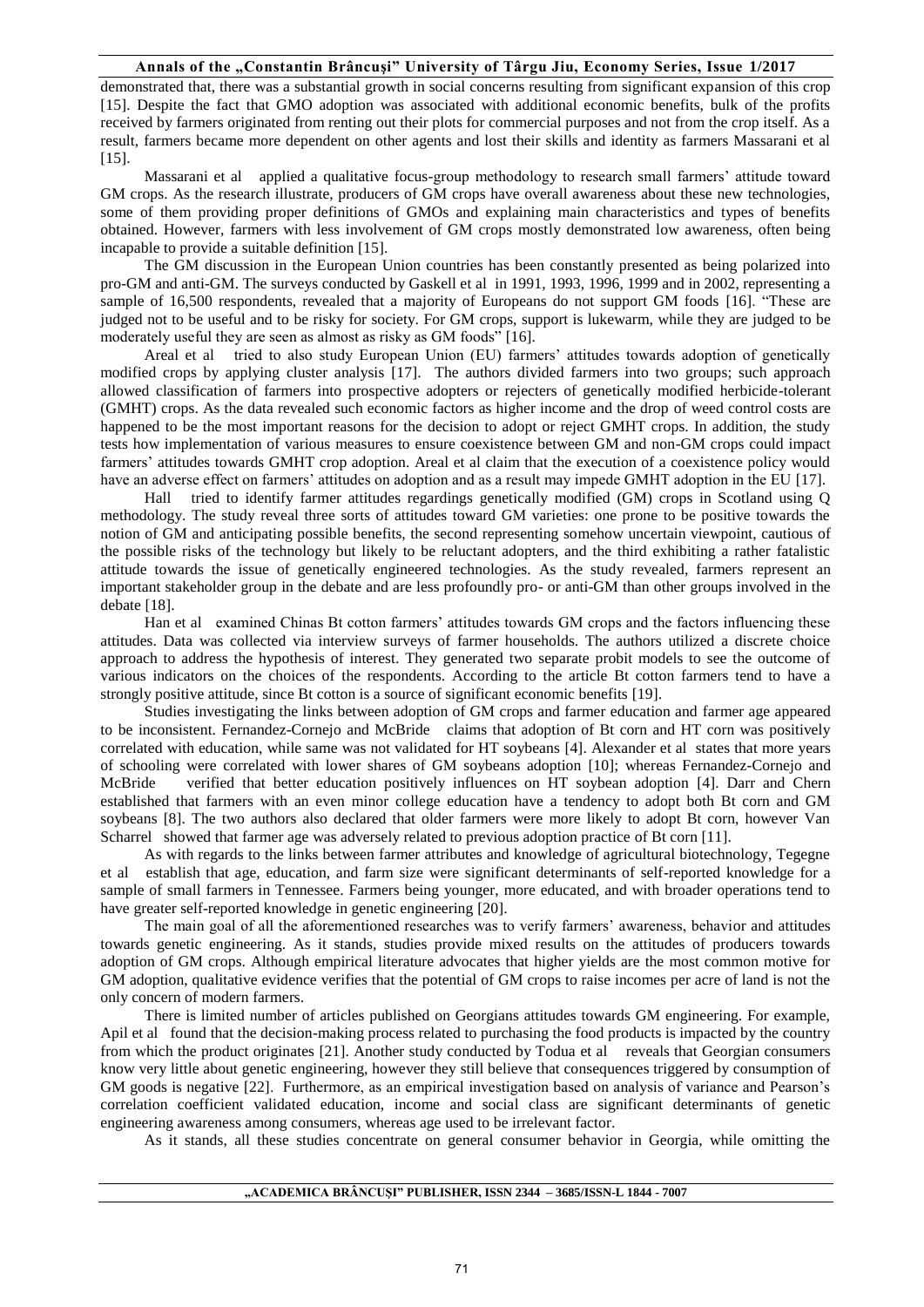opinion of farmers as potential producers of GM crops. It is important to value practical knowledge and experiences of farmers. For this reason it is necessary to conduct an in-depth research, investigating the links between farmer attitudes and GM agriculture in Georgia.

# **3. Research Methodology**

In order to survey sample size to be an accurate representative of the total number of Georgian farmers the study employed stratified selection approach. This method assumes division of the entire population sample into a number of homogenous layers (strata), subsequently sampling a prearranged number of units from each stratum, proportionally to its size [23]. The stratified sampling technique ensures various clusters of population to be represented in the sample in the right proportion.

In order to define the right survey sample size formula developed by was employed [24] (1):

$$
n = \frac{t^2 \times \delta^2 \times N}{t^2 \times \delta^2 + \Delta^2 \times N}
$$
 (1)

Where:

*n* is the stands for sample size:

*t*—value of the t-statistics for a given level of confidence. The study and follows the broadly accepted norms in the contemporary economic literature and defines a confidence level to be 95% with an infinite number of degrees of freedom (df);

*δ <sup>2</sup>*—measure of variance of the control variable in the population. In other words it is a precision level, or the maximum permissible amount of random error;

*N*—population size.

It is possible to utilize findings from previous researches to derive the variance of the control variable in a population of interest, but, as it stands, no consistent historical data are available on the portion of the Georgian farmers who produce or agree to produce GM crops. Therefore, it is recommended to accept the highest conceivable variation that would occur if there were an equal split between pro-GMO (50%) and anti-GMO (50%) adoption [25]. Margin of errors is set to be equal to 4%. This is a common precision level used in similar studies [26].

According to the State Statistics Department of Georgia there are 762 thousand beneficiary farmers in Georgia based on the preliminary data for the 2014 census. Based on the formula the minimum net survey sample size is calculated to be equal:

$$
N = \frac{1.96^2 \times 50^2 \times 762000}{1.96^2 \times 50^2 \times 4^2 \times 762000} = 600
$$

The survey was carried out in Georgia from February to March, 2014. Six hundred and eleven farmers (414 men and 197 women) were in-depth interviewed. The face-to-face interaction research methodology of datacollection was applied (table no. 1).

|           |                                | <b>MEN</b>        |                 |        |       |            |              | <b>WOMEN</b>          |                   |                 |        |       |            |              |
|-----------|--------------------------------|-------------------|-----------------|--------|-------|------------|--------------|-----------------------|-------------------|-----------------|--------|-------|------------|--------------|
| AGE       | Government<br><u>A cencies</u> | sector<br>Private | business<br>Own | Farmer | other | Unemployed | <b>TOTAL</b> | Government<br>gencies | sector<br>Private | business<br>Own | Farmer | other | Unemployed | <b>TOTAL</b> |
| $<$ 20    | $\qquad \qquad \blacksquare$   |                   |                 | -      |       |            |              |                       |                   | -               | -      |       |            | 2            |
| $20 - 24$ | 8                              | 10                | -               | 3      | 2     | 20         | 43           | $\overline{4}$        | 4                 | 1               |        |       | 13         | 22           |
| 25-54     | 44                             | 20                | 7               | 51     | 11    | 72         | 205          | 56                    | 8                 | 4               | 14     |       | 41         | 123          |

|  | Table no. 1 Sample structure according to age and occupation |  |  |  |
|--|--------------------------------------------------------------|--|--|--|
|  |                                                              |  |  |  |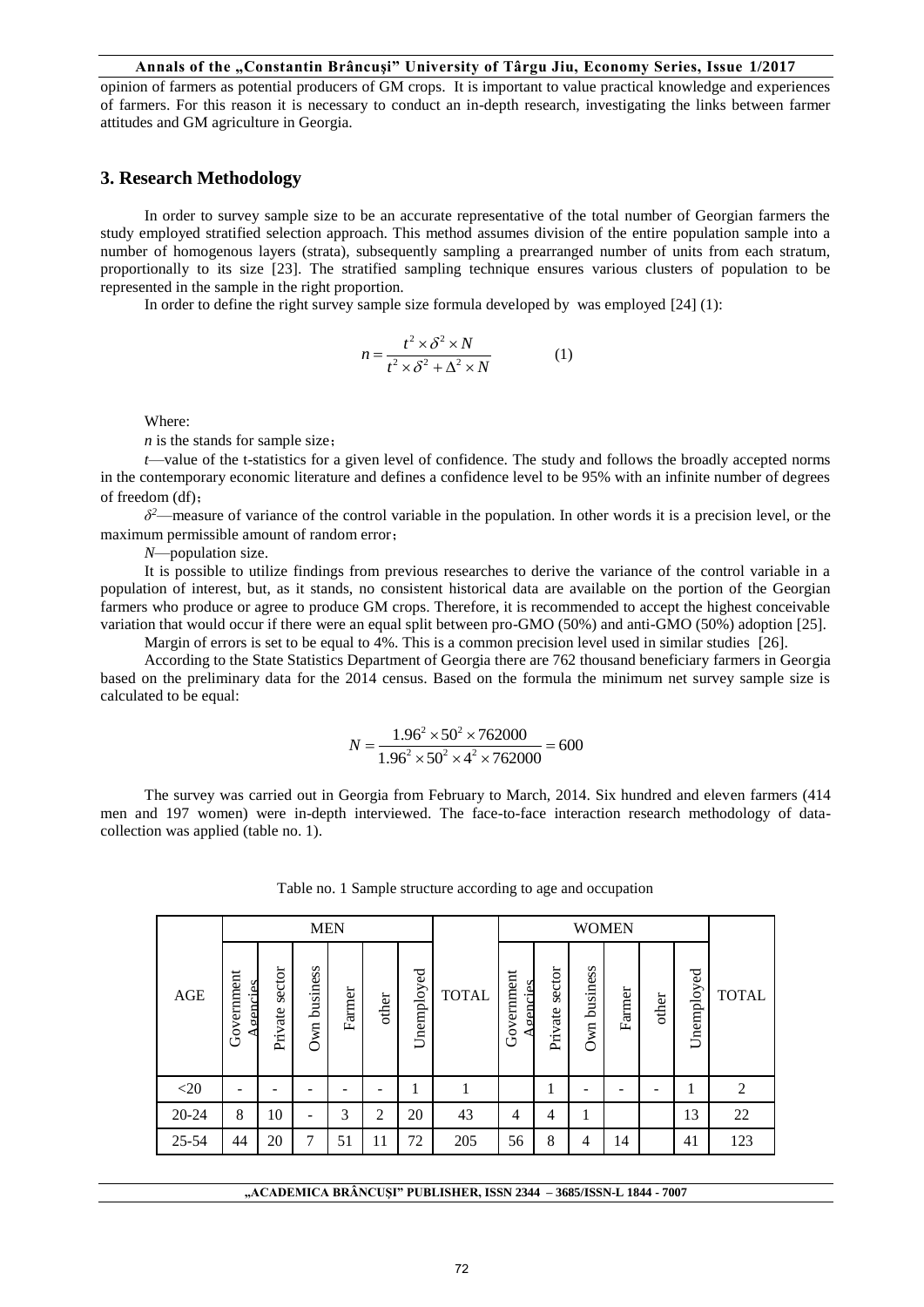| Annals of the "Constantin Brâncuși" University of Târgu Jiu, Economy Series, Issue 1/2017 |  |  |  |  |  |  |  |  |  |
|-------------------------------------------------------------------------------------------|--|--|--|--|--|--|--|--|--|
|                                                                                           |  |  |  |  |  |  |  |  |  |

|       | $\sim$<br>$\sim$ 1       | . . | $\overline{\phantom{0}}$<br>- - | $\sim$<br>ັບ |        | 68                       | $\sim$ $\sim$<br>165 | $\Omega$<br>10 | ⌒<br>້                   | ້      | . .    | -<br>−                   | $\sim$ 1 | ◡◡ |
|-------|--------------------------|-----|---------------------------------|--------------|--------|--------------------------|----------------------|----------------|--------------------------|--------|--------|--------------------------|----------|----|
| 10.DE | $\overline{\phantom{a}}$ | -   | $\sim$                          | -            | $\sim$ | $\overline{\phantom{a}}$ | ᆠᅟᅩ                  | $\sim$<br>-    | $\overline{\phantom{a}}$ | $\sim$ | $\sim$ | $\overline{\phantom{a}}$ | $\sim$   |    |

Source: own elaboration.

To achieve the research objective, the questionnaire was designed to identify:

- –– Farmers awareness about GM crops;
- –– Farmers interest and willingness to plant GM crops;
- –– Attitude of farmers as consumers toward GM products;

–– Farmers attitude and adoption decision on genetically modified crops according to their sociodemographic characteristics.

# **4. Research Results**

### **Farmer Awareness about Genetically Modified Crops**

As the results of survey revealed the majority of farmers do not have a basic knowledge about genetically modified goods. Twenty-four percent of respondents have absolutely no idea about genetic engineering and GM products, while only half of the remaining can provide basic definition and explain main characteristics of GM technologies.

Fifty-three percent of farmers were inexpert to list the positive characteristics of GM products and renounced to answer the question about them. Almost a third of participants (27%) emphasized on durability and resistance to various diseases to be the main benefit of GM products. Thirteen percent believe that GM crops are featured with better quality. 3% underlined the idea that GM crops were absolutely healthy for adoption and 4% consider genetic engineering and GM products as means to promote biodiversity.

Less than half of respondents stated that the usage of genetically modified products could damage the environment and harm human health. Forty-three percent of survey-participants agree that GM goods are dangerous for human health, while sixteen percent believe that GMOs are less likely to damage well-being of a person. Only 10 % of total respondents stated that GM products do not pose any kind of threat to a human health. On the other hand, 31% of farmers left question unanswered due to the lack of actual data available regarding genetically modified crops.

According to the responses on the influence of gene modified seeds on the environment, thirty-eight percent considers that such seeds will definitely have a negative impact on the environment, on the contrary to 9% of farmers, who agree that GM seeds will not have any negative effects on the environment. Nineteen percent of respondents think that GM seeds are less likely to have any bad impact on the environment, while 33 % rejected to answer the question due to the lack of data available to them about the impact of GM seeds on the environment.

#### **Farmers Interest and Willingness to Plant GM Crops**

The research also tries to learn what was the interest level of Georgian farmers towards GM technologies. Results showed that sixty-four percent of total respondents were interested in this technology and furthermore were willing to get more information about it. On the other hand, the rest- 36 % were less interested in this technology at this stage.

As with regards to the demand for genetic modified seeds it was found out that seventy-five percent preferred to continue working with the natural seeds the way they used to. The other twenty-five percent were interested in working with GM seeds, but only because of the interest in modern technology-development.

As with the willingness to adopt GM seeds, the results were very similar to the ones on demand mentioned above. 78 % of participants were strongly against the usage of GM seeds on their property. On the other hand, the 22 % were tolerant towards GM seeds and were willing to experiment with the product given the chance.

With reference to the aforementioned results, only 1 % agrees and is willing to harvest GM crops in their farms. Eight percent of respondents agree to work with hybrid products, while the absolute majority of respondents ninety-one percent are strongly against GM seeds and are willing to work only with natural seeds.

It was also important to understand the views/perceptions of farmers towards import of GM seeds. Sixty percent of respondents think that there is no need to import GM seeds in Georgia. Respondents agree that quantity of natural seeds in Georgia is sufficient enough to keep farming going in the country. On the other hand, 16 % believe that GM seeds should be imported in Georgia to some extent, while twenty-four percent do not have enough data to answer the question.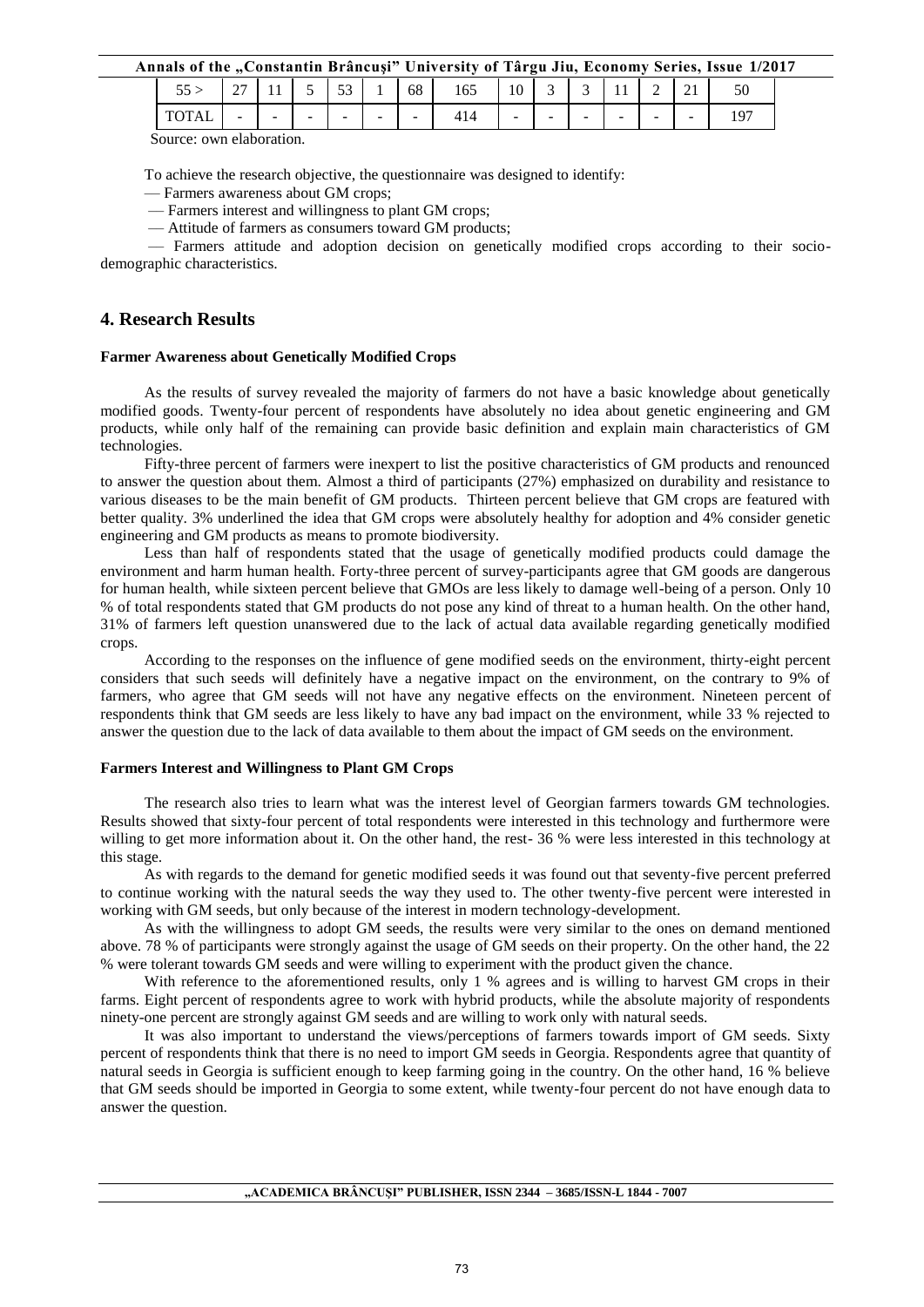#### **Attitude of farmers as consumers toward GM products**

It is important to understand the interests of farmers not only as suppliers but also as consumers. According to the results of the research, the majority (88 %) of farmers base their purchasing decisions of quality of the product and only eight percent on price. Study also revealed that for the remaining of the ample (4 %) other factors, such as design, visual features, country of origin, etc. were important during the purchasing decisions.

Since, the labeling genetically engineered products is actual in Georgia it was also important to understand the level of interest towards data available on the labels. The study showed that seventy-eight percent of respondents read/interested in data available on the packaging. 11 % does not read the information available on packaging/label of the product, while 11 % does not trust the data on the labels and are not interested in reading them.

According to eighty-one percent of survey-participants, the government should control the import and adoption of genetically engineered crops through legislation, and conduct necessary inspections and checks in order to ensure proper labeling of such products in the market.

### **Factors Influencing Awareness and adoption of GM crops**

Based on the survey results numerous hypotheses that define relationship between the degree of awareness about genetic engineering and the tendency of Georgian farmers to adopt GM varieties were established:

H1: *Education positively impacts awareness of farmers with regards to genetic engineering;*

H2: *Age influences awareness of farmers about genetic engineering;* 

H3: *Income is an important factor for adoption of GM crops by farmers;* 

H4: *Awareness about genetic engineering influences the decision of farmers to adopt GM varieties.*

The hypotheses were tested using the SPSS (Statistical Package for the Social Sciences) statistical software. Analysis of variance was conducted and the Pearson correlation coefficient was calculated in order to verify the hypothesis of interest. The research used One and Two Way ANOVA F-Tests to understand if there is an interaction between the independent variables and the dependent variable.

At first, the study investigates whether education level has any influence on the awareness/knowledge of farmers on genetic engineering (table no. 2). Findings indicate that coefficient of education is significant at 5% level, meaning education to be significant determinant of farmers' awareness about genetic engineering and GM crops (F=8.480, p=0.000). Based on results it can be claimed that H1 is supported, thus it indicates that the farmer has more information on GMO if one is more education.

| <b>Estimated Marginal Mean</b>                      |       |  |       |       |      |  |  |  |  |  |  |
|-----------------------------------------------------|-------|--|-------|-------|------|--|--|--|--|--|--|
| Dependent Variable: Awareness                       |       |  |       |       |      |  |  |  |  |  |  |
| Sum of<br>Mean<br>df<br>F<br>p<br>Squares<br>Square |       |  |       |       |      |  |  |  |  |  |  |
| Education                                           | 7,345 |  | 1,469 | 8,480 | .000 |  |  |  |  |  |  |
| 0,173<br>104,805<br>Error<br>607                    |       |  |       |       |      |  |  |  |  |  |  |

Table no. 2 Impact of education on genetic engineering awareness of farmers

 P<0.05 means that the differences between the groups studied are statistically significant. Source: own elaboration.

One Way ANOVA F-Test was used to check if age differences have any impact on farmers' awareness about genetic engineering (table no. 3). The results suggest that age plays an important role in awareness of farmers (F=3.668, p=0.12). Younger and middle age farmers are relatively more informed about GMOs.

Table no. 3 Impact of age on genetic engineering awareness

| <b>Estimated Marginal Means</b> |         |     |       |       |       |  |  |  |  |  |  |
|---------------------------------|---------|-----|-------|-------|-------|--|--|--|--|--|--|
| Dependent Variable: Awareness   |         |     |       |       |       |  |  |  |  |  |  |
|                                 | F       | р   |       |       |       |  |  |  |  |  |  |
| Age                             | 1,997   |     | 0,666 | 3,668 | 0,012 |  |  |  |  |  |  |
| Error                           | 110,153 | 607 | 0,181 |       |       |  |  |  |  |  |  |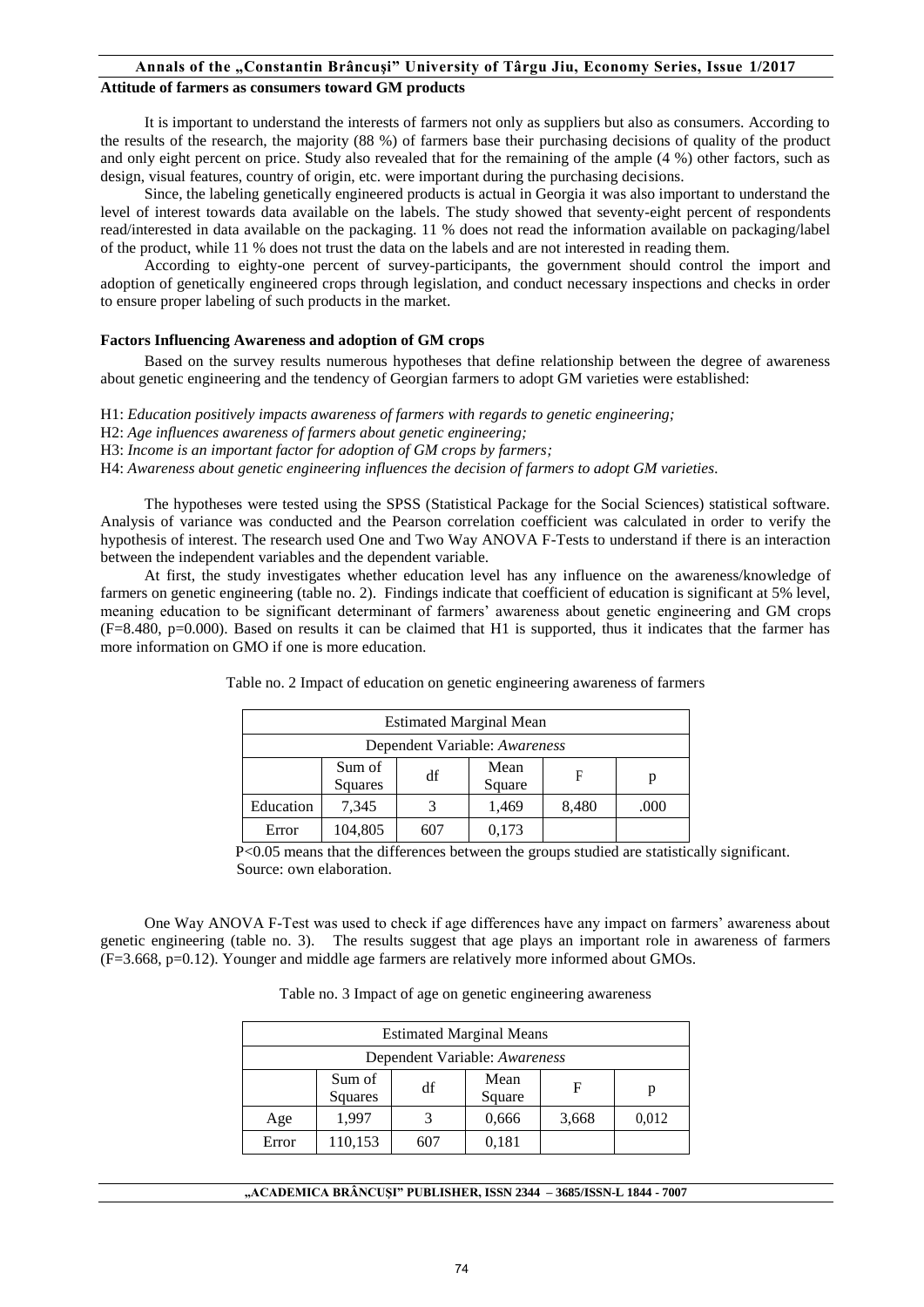P<0.05 means that the differences between the groups studied are statistically significant. Source: own elaboration.

In order to test the third hypothesis researchers employed both ANOVA and the Pearson Correlation Coefficient (table no. 4). The ANOVA test illustrates that income is not an important factor in the decision-making process with regards to adoption of genetically modified crops by farmers. F-test  $= 0.653$  (p=0.625) is not significant at 5 % level, meaning income of farmers does not have any influence on the GMO adoption rate.

| <b>Estimated Marginal Means</b>                     |       |     |       |       |       |  |  |  |  |  |  |
|-----------------------------------------------------|-------|-----|-------|-------|-------|--|--|--|--|--|--|
| Dependent Variable: Adoption of GM crops            |       |     |       |       |       |  |  |  |  |  |  |
| Sum of<br>Mean<br>df<br>F<br>p<br>Squares<br>Square |       |     |       |       |       |  |  |  |  |  |  |
| Income                                              | 0,323 |     | 0.81  | 0,653 | 0,625 |  |  |  |  |  |  |
| Error                                               | 57,96 | 607 | 0,124 |       |       |  |  |  |  |  |  |

Table no. 4 Impact of income on adoption of GM crops by farmers

 P<0.05 means that the differences between the groups studied are statistically significant. Source: own elaboration.

Analysis of the relationship between awareness about genetic engineering and the decision of farmers to adopt GM crops revealed that the relationship is not significant at 5% level (table no. 5). Based on F-statistics  $(F=1.89, p=0.17)$  the null hypothesis cannot be reject, thus GMO awareness-adoption relationship could not be confirmed.

Table no. 5 Impact of awareness about genetic engineering on adoption of GM crops by farmers

| <b>Estimated Marginal Means</b>                            |         |     |       |       |       |  |  |  |  |  |  |
|------------------------------------------------------------|---------|-----|-------|-------|-------|--|--|--|--|--|--|
| Dependent Variable: Adoption of GM crops                   |         |     |       |       |       |  |  |  |  |  |  |
| Sum of<br>Mean<br>df<br>F<br>р<br><b>Squares</b><br>Square |         |     |       |       |       |  |  |  |  |  |  |
| Income                                                     | 0,327   |     | 0,327 | 1,890 | 0,170 |  |  |  |  |  |  |
| Error                                                      | 105,401 | 607 | 0,173 |       |       |  |  |  |  |  |  |

 P<0.05 means that the differences between the groups studied are statistically significant. Source: own elaboration.

# **5. Conclusions**

This research analyzed the determinants of awareness and acceptance of genetically engineered crops by Georgian farmers. The researchers empirically investigated the survey data collected from 611 farmers in Ajara region to test general attitudes of Georgian farmers towards GM crops and identify which socio-demographic factors influence farmers' decision to adopt genetically modified crops at their farms.

The study results indicate that Ajarian farmers are relatively "uninformed" about genetically engineered products, but they are keen to get more information about it. In general, there is a negative attitude towards GM crops. Absolute majorities (91%) of farmers are strongly against GM seeds, claiming that the quantity of natural seeds in Georgia is sufficient enough to keep farming going in the country. However, such approach is the outcome of farmers' determination and socio-cultural practice to produce natural goods rather the lack of knowledge. In addition, findings suggest that farmers expect the government to take care of both imports and local production regulations of genetically modified organisms, paying particular attention to labeling issues.

Based on empirical analysis it was found out that both education level and age are significant determinants of awareness of farmers about genetically engineered crops. More educated and younger farmer are the ones who are more knowledgeable about GMOs. On the other hand, the results suggest that income does not have any significant influence on the farmers' decision to adopt GM crops. The study also found that awareness about genetic engineering is not a significant factor in the decision-making process of farmers to adopt GM crops.

The current low level of knowledge and awareness of Georgian farmers suggests they need more information about genetically engineered crops and that governmental policies should respond to their interest. Farmers should be more actively involved in the policy related debates, since their decisions about whether or not to cultivate GM crops is crucial to the future of the technology and Georgia's agriculture development.